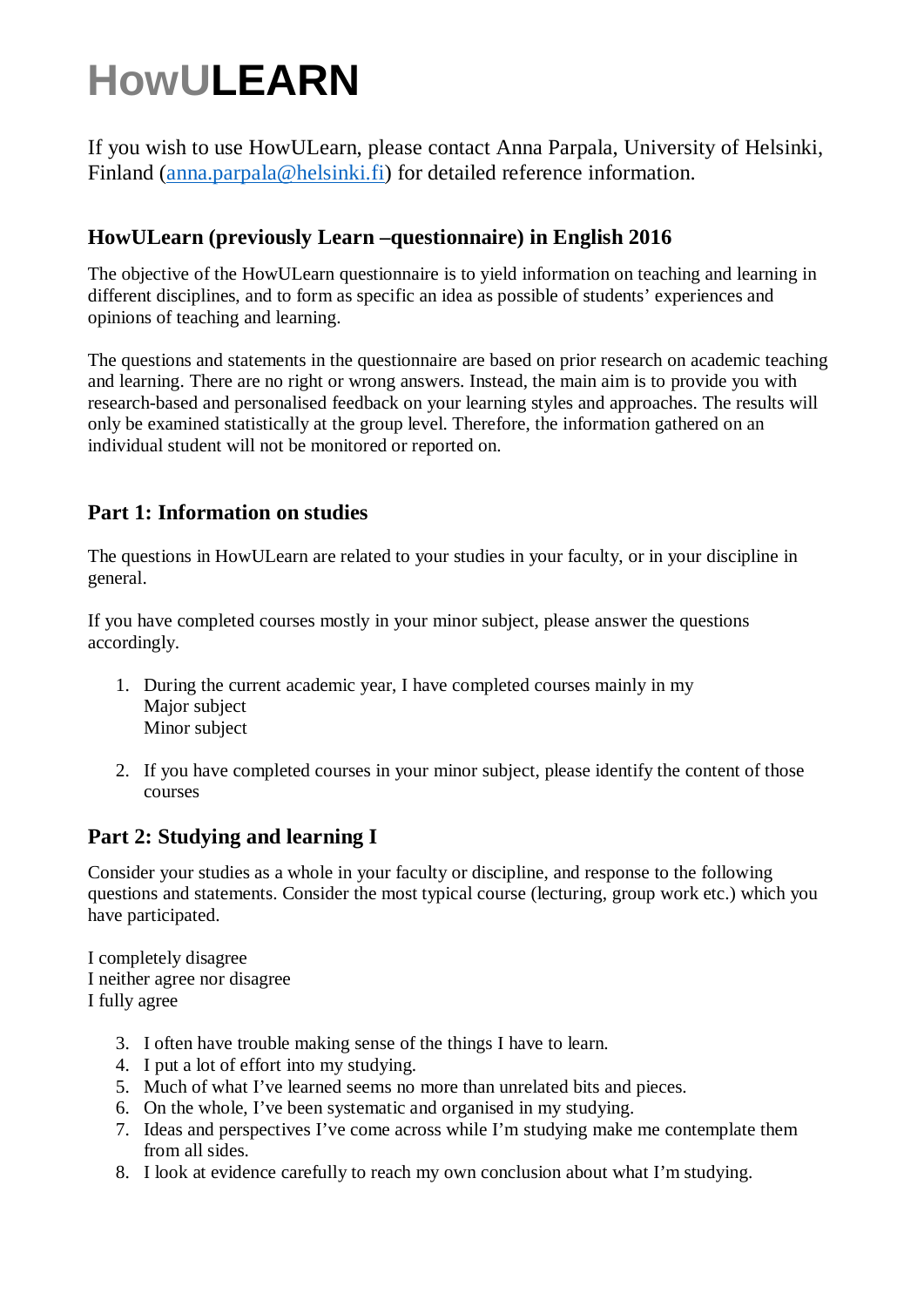- 9. I am unable to understand the topics I need to learn because they are so complicated.
- 10. I organise my study time carefully to make the best use of it.
- 11. Often I have to repeat things in order to learn them.
- 12. I carefully prioritise my time to make sure I can fit everything in.
- 13. I try to relate new material to my previous knowledge.
- 14. I try to relate what I have learned in one course to what I learn in other courses.

## **Part 3: Studying and learning II**

- 15. I believe I will do well in my studies.
- 16. I'm certain I can understand the most difficult material in my studies.
- 17. I'm confident I can understand the basic concepts of my own study field.
- 18. I expect to do well in my studies.
- 19. I'm certain I can learn well the skills required in my study field.

### **Part 4: Development of teaching**

Consider your studies as a whole in your faculty or discipline, and response to the following questions and statements.

#### **Organisation and structure**

- 20. It is clear to me what I am expected to learn in the courses.
- 21. What we are taught seems to match what we are supposed to learn.

#### **Teaching and learning**

- 22. I can see the relevance of what we are taught.
- 23. Students support each other and try to give help when it is needed.
- 24. I find most of what I learned in courses really interesting.
- 25. Talking with other students helps me to develop my understanding.
- 26. I enjoy participating in courses.
- 27. I can generally work comfortably with other students.

#### **Requirements and assessment**

- 28. I receive enough feedback about my learning.
- 29. It is clear to me what is expected in the assessed work (i.e., final exam, exercises).
- 30. I can see how the set work fit in with what we are supposed to learn.
- 31. The feedback given on my work helps me to improve my ways of learning and studying.
- 32. The set work helps me to make connections to my existing knowledge.
- 33. The feedback given on my set work helps to clarify things I hadn't fully understood.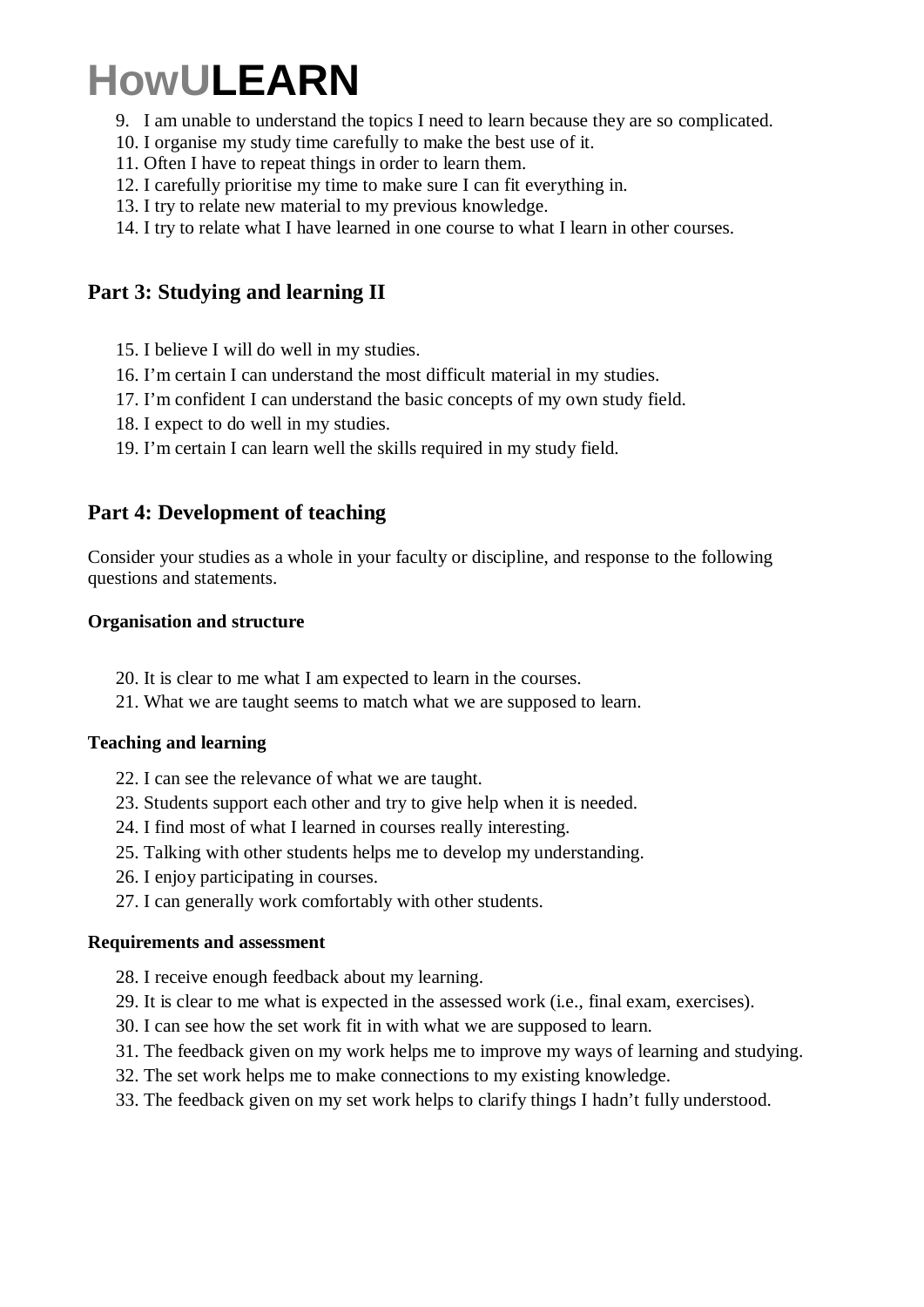Consider the most typical teaching arrangements and methods in your faculty or discipline. What has been the most typical number of students in the study groups of your faculty or subject?

34. The most common size of a study group A small group max. 20 students A middle-sized group; approx. 20 to 50 students A large group; more than 50 students

35. Which assessment method has been the most typical one in your faculty/discipline? The most typical assessment method A written examination on set books A written examination at the end of a lecture course An essay or a written assignment A learning diary or a portfolio Written exercises Group assignments Oral presentations Continuous activities during the course

## **Part 5: Studying and learning III**

Please choose the alternative that best describes your situation (estimation from previous month).

- 36. I feel overwhelmed by the work related to my studies.
- 37. I feel a lack of study motivation and often think of giving up.
- 38. I often have feelings of inadequacy in my studies.
- 39. I often sleep badly because of matters related to my studies.
- 40. I feel that I am losing interest in my studies.
- 41. I'm continually wondering whether my studies have any meaning.
- 42. I brood over matters related to my studies during my free time.
- 43. I used to have higher expectations of my studies than I do now.
- 44. The pressure of my studies causes me problems in my close relationships with others.

### **Part 6: General working life competences**

Consider the development of your skills during your university studies, and answer the following statements.

I completely disagree I neither agree nor disagree I fully agree

- 45. I have learned to apply theoretical knowledge to practice.
- 46. My studies have developed my collaboration skills.
- 47. I have learned to analyse and categorise information.
- 48. I have learned to see things from different points of view.
- 49. I have learned to make arguments for my thoughts.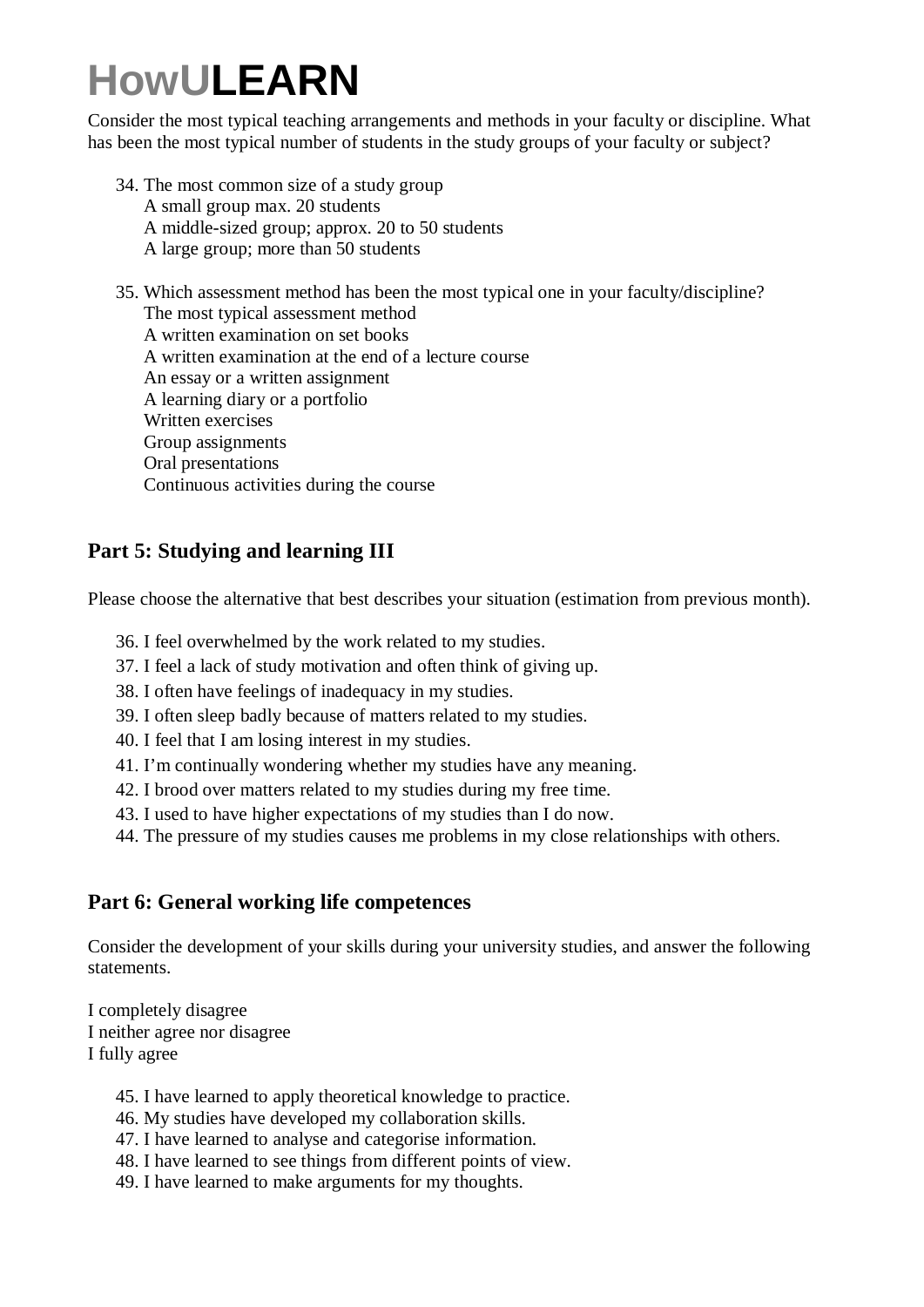- 50. Studying at the university has developed my skills in acting as a group member.
- 51. I've learned how to make my points across in different interaction situations.
- 52. I've learned to solve problems in practical situations.

#### **Reference information regarding HowULearn**

**If you wish to use HowULearn, please refer as Parpala & Lindblom-Ylänne, 2012. If you wish to use some parts of the instrument the more detailed references are below. The recent version of the HowULearn is not yet published. For further information, please contact anna.parpala@helsinki.fi.**

#### *Part 2 Studying and learning*

Items 3-14 (Parpala & Lindblom-Ylänne, 2012) (Items 3-12 modified from the ALSI (used in the ETLQ and LSQ) Entwistle et. al 2003,) Items 13 and 14 modified from R-LPQ-2F (Kember et al. 2004).)

*Part 3 Studying and learning II*

Items 15-19 (Pintrich, 1991) (5 items from the scale measuring self-efficacy for learning and performance, slightly modified for HowULearn)

*Part 4 Development of teaching*

Items 20-33 (Parpala & Lindblom-Ylänne, 2012) (Items modified from the ETLQ (Entwistle et al. 2003))

Items 34-35 (Parpala & Lindblom-Ylänne, 2012) (Developed for HowULearn)

*Part 5 Studying and learning III*

Items 36-44 (Salmela-Aro et al., 2009) (School burnout inventory)

*Part 6 General working life competences*

Items 45-52 (Parpala & Lindblom-Ylänne, 2012) (Developed for HowULearn)

#### *References*

Entwistle, N., V. McCune, and J. Hounsell. 2003. "Investigating ways of enhancing university teaching-learning environments: Measuring students' approaches to studying and perceptions of teaching." In Unravelling Basic Components and Dimensions of Powerful Learning Environments, edited by E. De Corte, L. Verschaffel, N. Entwistle, and J. van